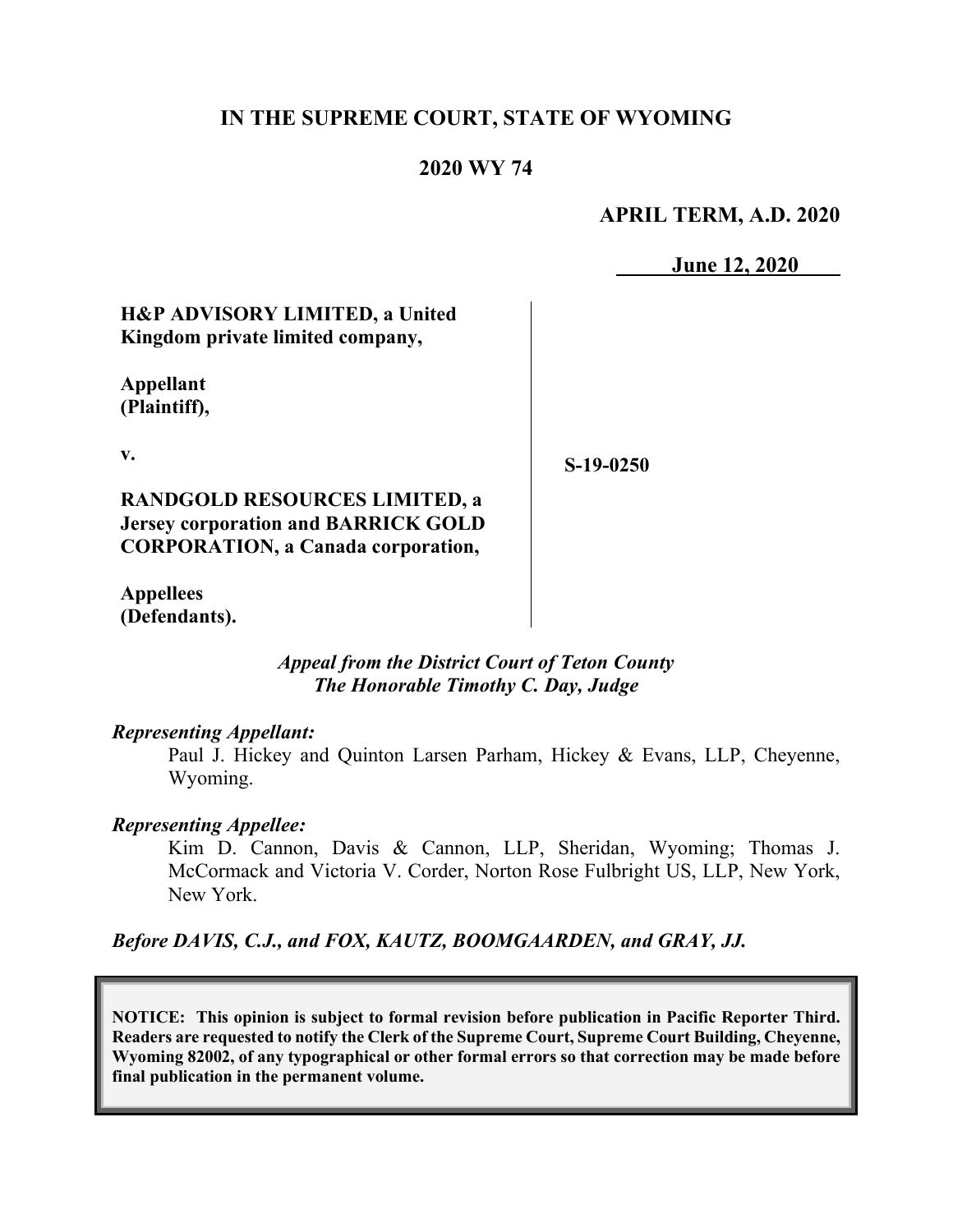#### **BOOMGAARDEN, Justice.**

[¶1] H&P Advisory Limited, a United Kingdom private limited company, appeals the district court's order dismissing its complaint against Randgold Resources Limited, a Jersey (Channel Islands) corporation, and Barrick Gold Corporation, a Canada corporation (Appellees), for lack of personal jurisdiction. H&P argues the undisputed facts support personal jurisdiction over Appellees in Wyoming. Because we conclude those facts and all reasonable inferences in H&P's favor do not support personal jurisdiction over Appellees in Wyoming in this contract dispute, we affirm.

## *ISSUE*

[¶2] Whether H&P made the required prima facie showing that Appellees are subject to specific personal jurisdiction in Wyoming.

# *FACTS[1](#page-1-0)*

[¶3] Randgold and Barrick, two of the world's largest gold mining companies, unsuccessfully attempted merger several times. Ian Hannam, H&P's founder, learned of these attempts through his friendships with Mark Bristow and John Thornton, the operational chiefs of Randgold and Barrick, respectively. Seeing an opportunity to help Randgold and Barrick merge, Mr. Hannam contacted Mr. Thornton in early 2018 to propose a renewed round of merger talks between the companies. Mr. Thornton agreed, stating Barrick and Randgold needed Mr. Hannam's "creativity and inspiration[.]" He suggested Mr. Hannam broker the deal. H&P served as a neutral broker between the two companies through March.

[¶4] In early April, Mr. Thornton and Mr. Bristow agreed Mr. Hannam's role should transition to Randgold's independent advisor. Mr. Thornton asked Mr. Hannam to brief Michael Klein, the founder of the investment bank M. Klein & Company, who would independently advise Barrick. Mr. Hannam did so at Mr. Klein's New York office on April 3 and 4, 2018.

[¶5] Two weeks later, Mr. Bristow suggested those involved in the merger meet in Jackson, Wyoming to participate in a series of negotiations at his personal, part-time residence. Mr. Hannam, Mr. Bristow, Mr. Thornton, and Mr. Klein all traveled to Wyoming for that purpose. While in Wyoming, Mr. Hannam proposed to Mr. Bristow a fee structure for H&P's work (the Fee Agreement):

<span id="page-1-0"></span><sup>1</sup> Given the standard of review, *see Black Diamond Energy Partners 2001-A Ltd. v. S & T Bank*, 2012 WY 84, ¶ 17, 278 P.3d 738, 742 (Wyo. 2012), we recite the facts in the light most favorable to H&P.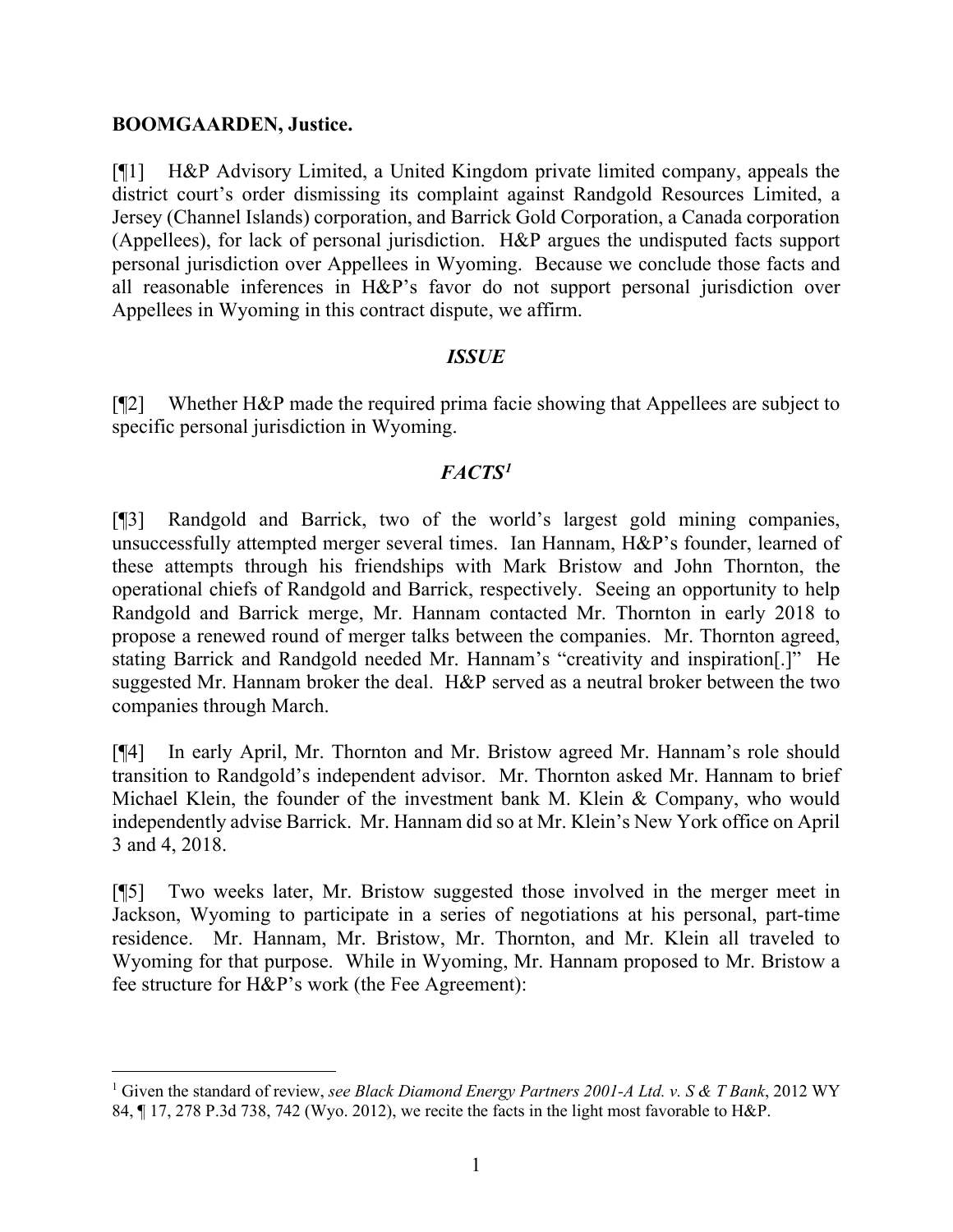in exchange for H&P's advisory services in the course of brokering, negotiating and consummating the Merger, Randgold would compensate H&P as advisor and broker at closing with a fee not less than \$10 million, which was 0.1 percent of the then-contemplated value of the transaction. The parties further agreed that the \$10 million minimum would be subject to a pro rata upward adjustment if the value of the Merger increased, and that H&P's fee would be at least as high as the fee paid to M. Klein & Company, which advised Barrick in connection with the Merger. The parties also agreed that H&P would be eligible to receive a discretionary fee in addition to the fee agreed under these terms.

Mr. Bristow agreed to these terms.<sup>[2](#page-2-0)</sup>

[¶6] Mr. Bristow and Mr. Thornton also reached an agreement in principle for the merger while in Wyoming. However, Mr. Klein proposed renegotiating that agreement shortly after he left Wyoming. Mr. Hannam took issue with Mr. Klein's proposed terms and worked with other H&P employees over the next five months to negotiate a structural change to the merger. That change increased the merger's value "to approximately \$18 billion."

[¶7] Randgold and Barrick announced the merger in September 2018 but did not list H&P as an advisor. H&P sent Randgold an invoice for \$18 million plus expenses shortly thereafter. Randgold refused to pay the invoice, saying it had no knowledge of its requirement to pay H&P's fee. Instead, Randgold offered to pay H&P a "small fee" for its role in the merger.

[¶8] H&P sued Randgold and Barrick on February 26, 2019, [3](#page-2-1) in the Ninth Judicial District in and for Teton County, Wyoming. It alleged breach of contract and, in the alternative, unjust enrichment. Appellees moved to dismiss, arguing in relevant part the district court lacked personal jurisdiction over them. The district court dismissed H&P's complaint on personal jurisdiction grounds.

## *STANDARD OF REVIEW*

[¶9] We review a dismissal for lack of personal jurisdiction on undisputed facts de novo. *State v. Moody's Investors Serv.*, 2015 WY 66, ¶ 11, 349 P.3d 979, 982–83 (Wyo. 2015).

<span id="page-2-0"></span><sup>2</sup> Randgold's Chief Financial Officer later ratified the Fee Agreement's terms during a meeting with Mr. Hannam at H&P's London office.

<span id="page-2-1"></span><sup>&</sup>lt;sup>3</sup> H&P asserts that following the merger Barrick succeeded to Randgold's liabilities, including Randgold's obligation to H&P.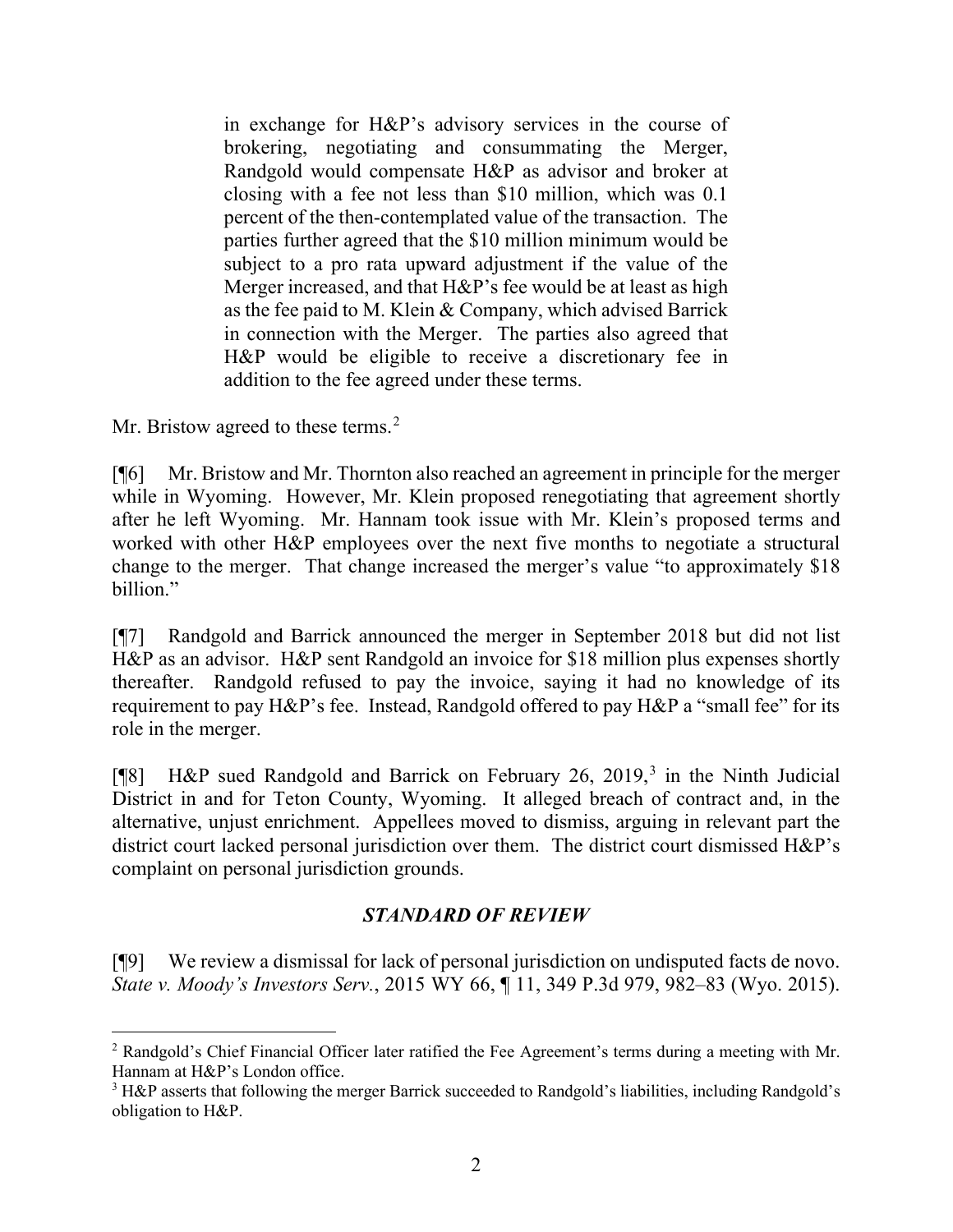Because the district court made its determination without an evidentiary hearing, H&P "must show only a prima facie case to defeat the motion to dismiss." *Id.*  $\parallel$  11, 349 P.3d at 982 (quoting *Black Diamond*, ¶ 17, 278 P.3d at 742). In determining whether H&P carried its burden, we view the allegations in the pleadings and documentary evidence brought to the district court's attention in the light most favorable to H&P and resolve all reasonable inferences in H&P's favor. *Id*. ¶ 11, 349 P.3d at 982–83.

#### *DISCUSSION*

[¶10] Wyoming's long-arm statute authorizes this State's courts to exercise personal jurisdiction "on any basis not inconsistent with the Wyoming or United States constitution." Wyo. Stat. Ann. § 5-1-107(a) (LexisNexis 2019). "The Due Process Clause of the Fourteenth Amendment to the United States Constitution operates as a limitation on the jurisdiction of state courts to enter judgments affecting rights or interests of nonresident defendants." *Moody's*, ¶ 13, 349 P.3d at 983 (quoting *O'Bryan v. McDonald*, 952 P.2d 636, 638 (Wyo. 1998)); *see also Woodie v. Whitesell*, 2019 WY 115, ¶ 16, 451 P.3d 1152, 1157 (Wyo. 2019) (citing *Black Diamond*, ¶ 19, 278 P.3d at 743). "Due process requires that the defendant[s] have certain 'minimum contacts' with the forum state such that the exercise of jurisdiction over [them] does not offend 'traditional notions of fair play and substantial justice.'" *Black Diamond*, ¶ 19, 278 P.3d at 743 (quoting *Int'l Shoe Co. v. Washington*, 326 U.S. 310, 316, 66 S.Ct. 154, 158, 90 L.Ed. 95 (1945)). In other words, the Due Process Clause protects Appellees' "liberty interest in not being subject to the binding judgments of a forum with which [they have] established no meaningful 'contacts, ties, or relations.'" *Burger King Corp. v. Rudzewicz*, 471 U.S. 462, 471–72, 105 S.Ct. 2174, 2181, 85 L.Ed.2d 528 (1985) (quoting *Int'l Shoe*, 326 U.S. at 319, 66 S.Ct. at 160).

[¶11] The foundational criteria against which we measure Appellees' contacts, ties, and relations with Wyoming are well established:

> the criteria by which we mark the boundary line between those activities which justify the subjection of a corporation to suit, and those which do not, cannot be simply mechanical or quantitative. The test is not merely, as has sometimes been suggested, whether the activity, which the corporation has seen fit to procure through its agents in another state, is a little more or a little less. *Whether due process is satisfied must depend rather upon the quality and nature of the activity in relation to the fair and orderly administration of the laws which it was the purpose of the due process clause to insure.* That clause does not contemplate that a state may make binding a judgment in personam against an individual or corporate defendant with which the state has no contacts, ties, or relations.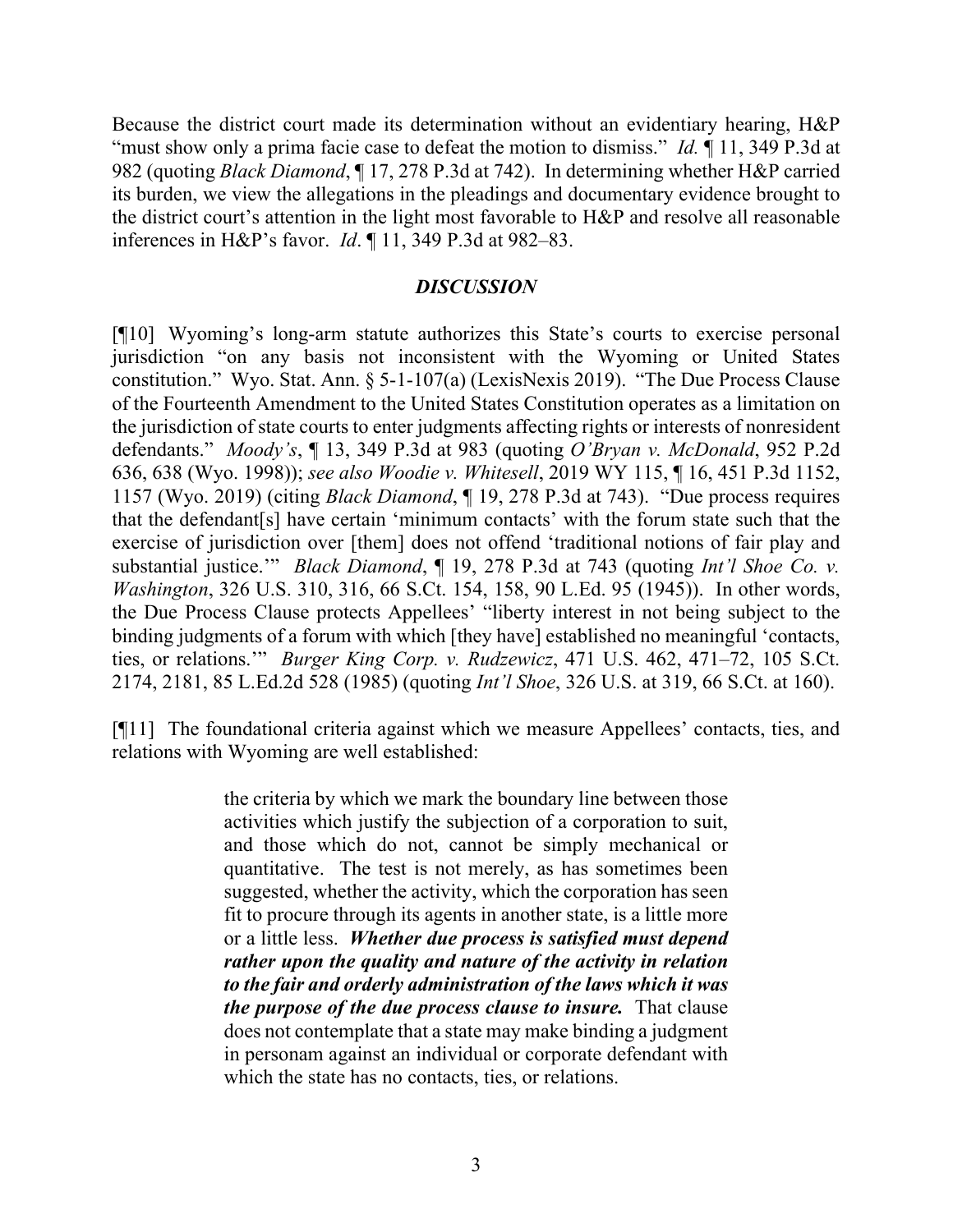But to the extent that a corporation exercises the privilege of conducting activities within a state, it enjoys the benefits and protection of the laws of that state. The exercise of that privilege may give rise to obligations, and, so far as those obligations arise out of or are connected with the activities within the state, a procedure which requires the corporation to respond to a suit brought to enforce them can, in most instances, hardly be said to be undue.

*Int'l Shoe*, 326 U.S. at 319, 66 S.Ct. at 159–60 (emphasis added) (citations omitted). In applying these foundational criteria, "[w]e have adopted the United States Supreme Court's distinction between 'general' and 'specific' personal jurisdiction[.]"[4](#page-4-0) *Moody's*, ¶ 14, 349 P.3d at 983; *Helicopteros Nacionales de Colombia, S.A. v. Hall*, 466 U.S. 408, 414, nn. 8– 9, 104 S.Ct. 1868, 1872, nn. 8–9, 80 L.Ed.2d 404 (1984); and *Burger King*, 471 U.S. at 475 n.18, 105 S.Ct. at 2184 n.18. H&P argues only with respect to specific personal jurisdiction, so we limit our review accordingly.

[¶12] We apply a three-part test to determine whether the quality and nature of Appellees' Wyoming activity was of the type necessary to support specific personal jurisdiction. First, Appellees must have purposefully availed themselves of the privilege of acting in Wyoming or of causing important consequences in Wyoming.[5](#page-4-1) *Moody's*, ¶ 15, 349 P.3d at 983 (citing *First Wyoming Bank, N.A. Rawlins v. Trans Mountain Sales & Leasing, Inc.*, 602 P.2d 1219, 1221 (Wyo. 1979)). Second, H&P's cause of action must arise from consequences in Wyoming of the Appellees' activities. *Id.* Finally, the Appellees' activities or the consequences of those activities must have a substantial enough connection with Wyoming to make the exercise of jurisdiction over Appellees reasonable. *Id.*

[¶13] H&P relies on facts showing it entered into the Fee Agreement in Wyoming and partially performed under that Fee Agreement while in Wyoming as its prima facie case

<span id="page-4-0"></span><sup>4</sup> In *Moody's*, ¶ 14, 349 P.3d at 983, we explained that:

<sup>&</sup>quot;Specific" jurisdiction is when a state exercises jurisdiction over a defendant in a suit arising out of or related to that defendant's contacts with the forum. . . . In contrast, "general" jurisdiction is when a state exercises jurisdiction over the defendant in a suit not arising out of or related to that defendant's contacts with the state.

<span id="page-4-1"></span><sup>(</sup>quoting *Amoco Prod. Co. v. EM Nominee Partnership Co.*, 886 P.2d 265, 267–68 (Wyo. 1994)). <sup>5</sup> H&P does not argue Appellees purposefully availed themselves of the privilege of causing important consequences in Wyoming.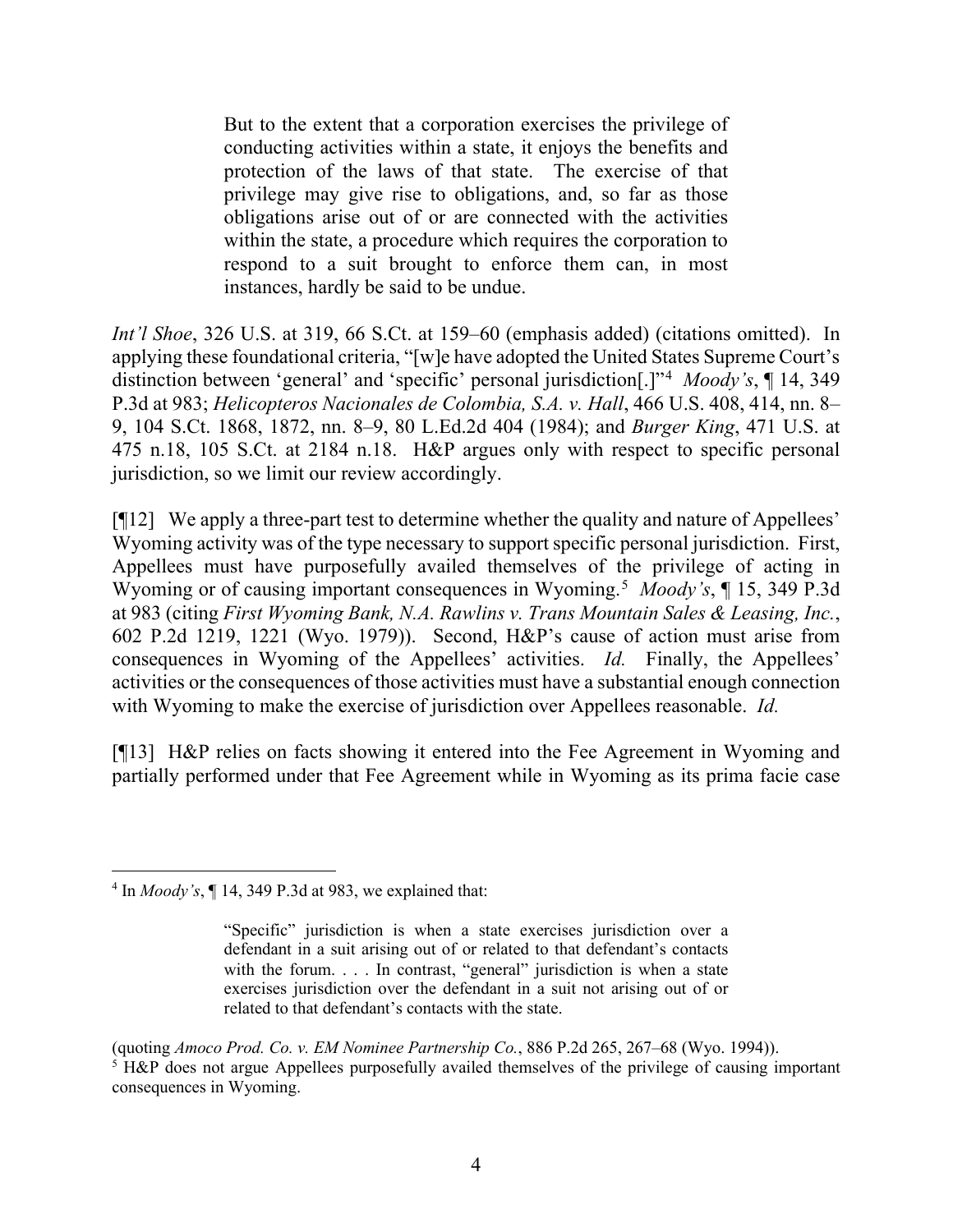that parts one and two of the three-part test are satisfied.  $6$  Relevant to these points, H&P's complaint and Mr. Hannam's affidavit state:

- Mark Bristow, then the Chief Executive Officer of Randgold, requested that [Mr. Hannam] travel to Jackson, Wyoming, where [Mr. Bristow] lives part-time, to prepare for and participate in a more intensive series of merger discussions with representatives of Barrick.
- At the conclusion of their meetings in Wyoming, Bristow and Thornton had reached an agreement in principle for the Merger. Hannam was the source of and chief advocate for the structure of that agreement in principle, under which neither company's shareholders would receive a premium over the market value of their equity (sometimes referred to as a "nil premium" merger).
- [After the Wyoming meetings,] while Hannam was still in Wyoming for further meetings with Bristow, Klein called Hannam and informed him that—contrary to the terms of the companies' agreement in principle—Barrick would not accept the Merger unless a substantial discount was applied to the market value of Randgold's equity. Hannam informed Klein that this was not the deal the parties had discussed.
- H&P's claim for breach of contract arises from an agreement [in principle] that principals of H&P and Randgold negotiated and entered into in Wyoming.
- A significant part of the valuable services that form the basis for H&P's unjust enrichment claim was rendered—and accepted—in Wyoming.

[¶14] We first consider whether these facts and the reasonable inferences they support show that Appellees purposefully availed themselves of the privilege of acting in Wyoming. "Purposeful availment is a threshold requirement meant to ensure 'that a defendant will not be haled into a jurisdiction solely as a result of "random," "fortuitous," or "attenuated" contacts.'" *Meyer v. Hatto*, 2008 WY 153, ¶ 16, 198 P.3d 552, 555 (Wyo.

<span id="page-5-0"></span><sup>6</sup> If H&P makes a prima facie showing on parts one and two, then the burden of proof on part three shifts to Randgold and Barrick. *See Cheyenne Publ., LLC v. Starostka*, 2004 WY 88, ¶ 13, 94 P.3d 463, 472 (Wyo. 2004) (citing 4 Charles Alan Wright & Arthur R. Miller, *Federal Practice and Procedure: Civil 3d*  § 1067.6 at 523–67 (2002 and Pocket Part 2003)); *see also Amoco*, 886 P.2d at 267.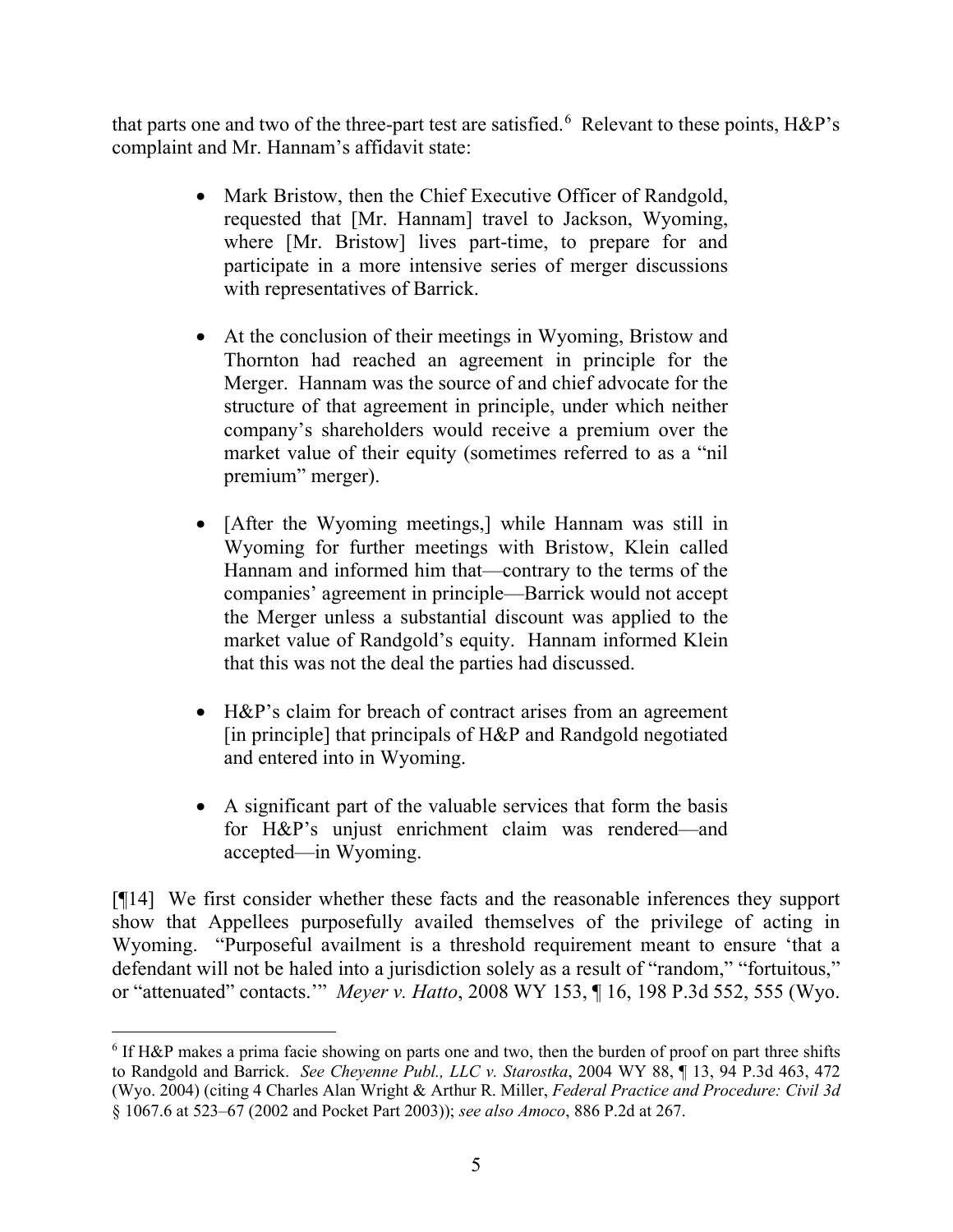2008) (quoting *Goodwin v. Hall*, 957 P.2d 1299, 1301 (Wyo. 1998)). "Even if a single act arises out of or is related to the suit, a state may not have jurisdiction if the nature of the act creates only an 'attenuated' connection with the forum." *Moody's*, ¶ 14, 349 P.3d at 983 (quoting *Amoco*, 886 P.2d at 268).

[ $[15]$  When, as here, the underlying dispute is contractual in nature,<sup>[7](#page-6-0)</sup> personal jurisdiction cannot turn on attenuated connections "or on 'conceptualistic . . . theories of the place of contracting or of performance[.]'" *Burger King*, 471 U.S. at 478, 105 S.Ct. at 2185 (quoting *Hoopeston Canning Co. v. Cullen*, 318 U.S. 313, 316, 63 S.Ct. 602, 605, 87 L.Ed. 777 (1943)). Instead, we must employ

> a "highly realistic" approach that recognizes that a "contract" is "ordinarily but an intermediate step serving to tie up prior business negotiations with future consequences which themselves are the real object of the business transaction." It is these factors—prior negotiations and contemplated future consequences, along with the terms of the contract and the parties' actual course of dealing—that must be evaluated in determining whether the [Appellees] purposefully established minimum contacts within [Wyoming].

*Id.*, 471 U.S. at 479, 105 S.Ct. at 2185 (citation omitted).

[¶16] Our decision therefore cannot turn on H&P's conceptual theory that the Ninth Judicial District has specific personal jurisdiction over Appellees because H&P entered into the Fee Agreement and partially performed under that agreement in Jackson, Wyoming. We must evaluate the real object of the Fee Agreement—the merger—and the parties' actual course of dealing to determine whether Appellees purposefully established minimum contacts within Wyoming as H&P contends. *See id.* When making this determination, we have considered the following nonexclusive factors: the residency of each party at the time of contracting; the location of future performance detailed by the contract; whether defendants voluntary owned property or a property interest in Wyoming; whether defendants incurred obligations in Wyoming; and whether defendants have offices, property, agents, representatives, or employees in Wyoming. *See generally Black Diamond*, ¶¶ 22–28, 278 P.3d at 743–45; *Amoco*, 886 P.2d at 268; *Eddy v. Oukrop*, 784 P.2d 610, 612 (Wyo. 1989); *Anderson v. Perry*, 667 P.2d 1155, 1157–58 (Wyo. 1983); *see* 

<span id="page-6-0"></span><sup>&</sup>lt;sup>7</sup> H&P pleaded breach of contract and, "[s]olely in the alternative[,]" unjust enrichment. We acknowledge that H&P's unjust enrichment claim is legally distinct from its breach of contract claim; however, because both claims rely on the same facts—H&P's performance to consummate the merger—we consider both claims to be contractual in nature. *See Cross v. Berg Lumber Co.*, 7 P.3d 922, 933 (Wyo. 2000) (citing G. Palmer, *Law of Restitution* § 1.1 at 2 (1978) (footnotes omitted)) ("Restitution based upon unjust enrichment cuts across many branches of the law, including contract, tort, and fiduciary relationship, but it also occupies much territory that is its sole preserve.").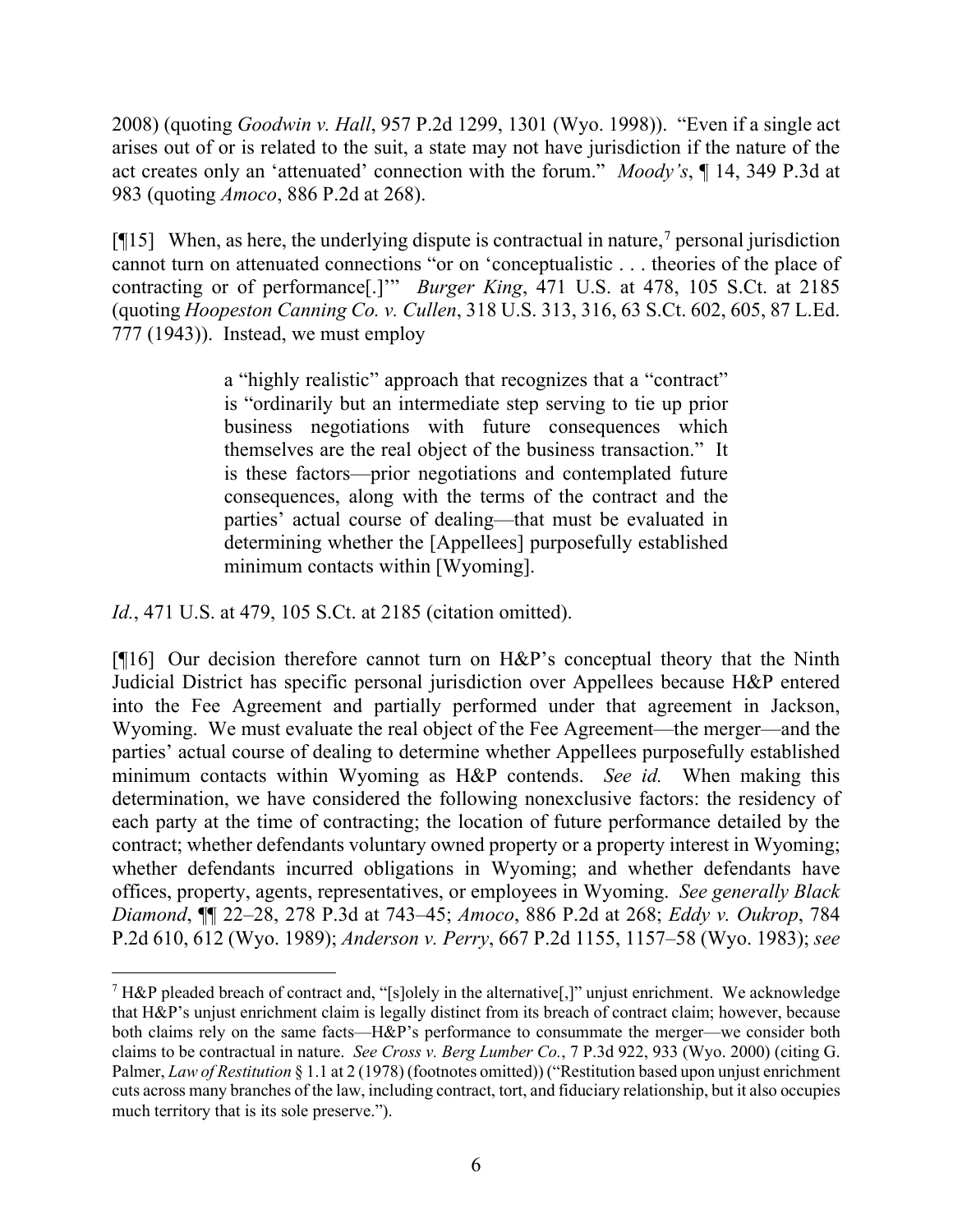*also Cricket Group, Limited v. Highmark, Inc.*, 198 F.Supp.3d 540, 544 (D. Md. 2016) (citation omitted) (noting courts also consider "whether the parties contractually agreed that the law of the forum state would govern disputes," and "the nature, quality and extent of the parties' communications about the business being transacted").

[¶17] The reality is that the Fee Agreement and the services H&P rendered under that agreement while in Wyoming were inextricably related to prior and future business negotiations and future consequences involving two foreign gold companies and two foreign brokers in Jersey, Canada, the United Kingdom, and New York. Nothing in the Fee Agreement required H&P to perform advisory services in Wyoming. The terms of the oral Fee Agreement as represented by H&P in its pleadings and Mr. Hannam's affidavit did not address a choice of law or any other provision tying future performance or obligations to Wyoming. Moreover, nothing connected H&P's compensation under that agreement to Wyoming. The Fee Agreement instead acknowledged on-going negotiations and potential fee adjustments based on the fees Randgold would pay M. Klein & Company (the non-resident broker advising Randgold) and the exercise of Barrick's unconditioned discretion.

[¶18] Further considering the parties and their actual course of dealing, the undisputed facts make clear neither Randgold nor Barrick maintain offices, hold property, or are incorporated in Wyoming. The pleadings are silent on any contact with Wyoming except for the Fee Agreement discussion and several days' meetings in Jackson at Mr. Bristow's invitation. Although Mr. Bristow invited the parties to attend meetings and negotiations in Wyoming, those activities, including orally agreeing to H&P's fees, represented "but an intermediate step serving to tie up prior business negotiations with future consequences," none of which were expected to or did occur in Wyoming. *Burger King*, 471 U.S. at 479, 105 S.Ct. at 2185 (citation omitted); *cf. Eddy*, 784 P.2d at 612.Ratification of the Fee Agreement and all other communications, meetings, and performance under that agreement (or nonperformance as it concerns H&P's compensation), occurred elsewhere. Because H&P's causes of action lie in contract, and because Wyoming has no more connection with that contract than the place of contracting and partial performance, H&P failed to make a prima facie case for Appellees' purposeful availment. *See Burger King*, 471 U.S. at 478– 82, 105 S.Ct. at 2185–87.

[¶19] For the same reasons, H&P failed to carry its prima facie burden on the second requirement—to show that its breach of contract and unjust enrichment claims arise from consequences in Wyoming of Appellees' actions. *See Moody's*, ¶ 15, 349 P.3d at 983. The merger concerned only nonresident entities and property, and nothing in the pleadings or Mr. Hannam's affidavit tie H&P's claims to consequences in Wyoming of Appellees' limited activities while in Jackson. To the contrary, the pleadings and Mr. Hannam's affidavit show that H&P's continued performance under the Fee Agreement after leaving Wyoming led to a substantial change in the ultimate merger structure. The consequences of these changes—including the calculation of H&P's fees and Randgold's ultimate failure